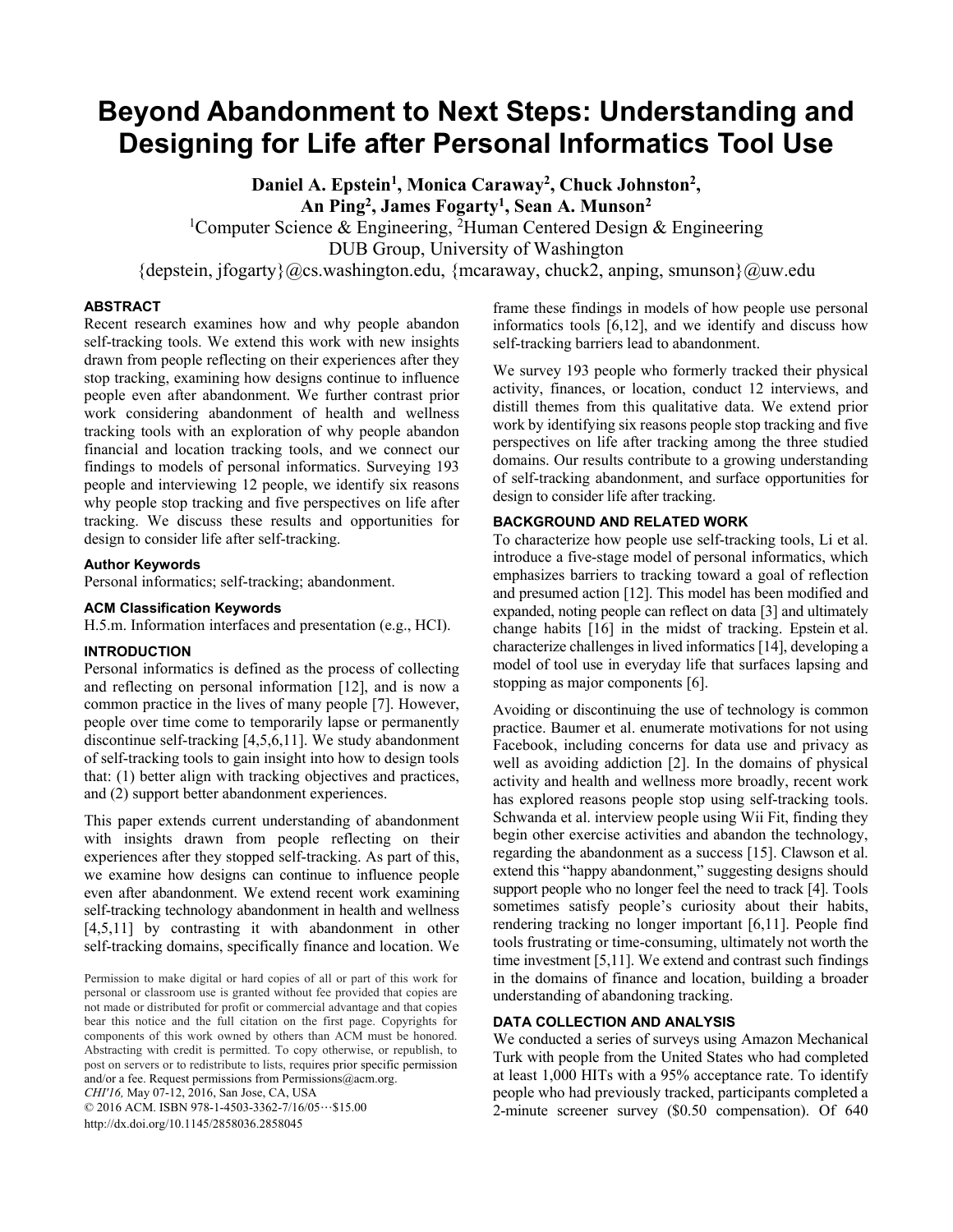completed surveys, we identified 133, 101, and 91 people who had tracked their physical activity, finances, and location (271 unique people). We then conducted two follow-up surveys (screened participants could take either). The first examined self-tracking abandonment practices, requiring about five minutes (\$1.00 compensation). The second emphasized life after tracking, requiring about 10 minutes (\$2.00 compensation). Of people who tracked physical activity, finances, and location, 64, 61, and 50 people completed the first follow-up survey, and 68, 56, and 42 people completed the second. 193 unique people (aged 18- 63, mean 31.6) completed at least one survey, including 109 male, 82 female, and 2 people who declined to report gender. Length of tool use varied substantially, ranging from less than a week to over two years. 49% had used more than one tracking tool (average 1.7 tools used). Additional details and survey materials are in the online appendix.

Based on responses to the first survey, we invited 34 respondents to participate in an interview, targeting people with either particularly representative or unique experiences, yielding 6 interviewees. We supplemented these with 6 interviewees recruited through a convenience sample (university mailing lists and social network posts), for a total of 12 (4 male, 8 female). Interviews lasted about an hour, and interviewees were compensated \$20.

Four researchers used open coding to identify themes in responses and transcripts. Two then coded independently, discussing and refining codes to reach high agreement (Cohen's Kappa 0.74 to 1.0 for 11 codes). We quote survey participants with pXX, and interview participants with iXX.

#### **WHY PEOPLE STOP TRACKING**

Participants in our study, especially those who had tracked for health and wellness, stopped using their tools for many of the reasons identified in prior research. We also found reasons not previously identified, especially among trackers in other domains. We ground our discussion of why people stop tracking in models of personal informatics [12] and lived informatics [6], and contrast our findings with prior work. These categories do not cover all the reasons people stop tracking (e.g., tools break, people switch phones [14]), but capture the most prominent themes we found in our data.

**Cost of** *collecting* **and** *integrating***.** The cost of tracking often leads to abandonment, consistent with prior health and wellness results [4,5,11]. People find tracking "*a hassle,*" feel "*lazy,*" or "*lose interest*" and stop tracking (20, 16, and 6 people). The habit of collecting data can often be difficult to maintain in tools that require regular manual entry, such as financial spreadsheets or food journals [5,6]: "*I got behind on keeping up with it and couldn't find the time to start back up*" (p112, 18 others). Others find tracking too tiring "*I got burnt out on [keeping a financial spreadsheet]*" (p14).

**Cost of having or sharing the data.** 45.2% of respondents who stopped tracking location did so due to concerns for data sharing. This surfaces within Li et al.'s model as part of *integration* between the location data collected and the social context in which it is shared [12]. Although concerns with regard to privacy in location tracking and sharing are welldocumented [1,13], we note a connection between sharing concerns and abandonment of location self-tracking. People were concerned about what friends could see "*I don't want people knowing where I am all the time*" (p161, 11 others) as well as companies using information about them "*I don't want a record of my activities being reviewed or sold to try to sell me better ads*" (p61, 6 others). Although these concerns were largely expressed by people tracking location, emerging new domains (e.g., biometric data such as heart rate or blood pressure) may present similar concerns, especially as more personal informatics tools rely on cloud storage or processing.

**Discomfort with information revealed.** During *reflection*, tracking can highlight perceived shortcomings in behavior or behavior change, and people can find this uncomfortable. p133 "*didn't like being so aware of how little money I had,*" while p178 stopped tracking because she "*had to witness my weight fluctuations every day.*" For p163, entering new expenses was unpleasant: "*I felt guilty every time I tracked an expense that was not a necessity.*" Prior work has found food journals can feel judgmental when people exceed their calorie budgets [5]. We extend this finding, noting that tools in other domains can create feelings of judgment.

Abandoning tracking may be the easiest way to address this discomfort. p23 stopped tracking because she "*felt discouraged with my lack of progress*" and p3 "*didn't feel like I was getting the results that I wanted.*" Tracking emphasized the difficulty of p144's circumstances and made her feel even worse about her situation: "*the decision to stop tracking made me very sad, like it was the final thing in admitting how bad my [financial] situation had become.*" When people do not feel tools help them *act* to change the situation, tracking may only add to their frustration.

**Data quality concerns.** People often desire greater accuracy than their tools provide [12]: "*the calories burnt seemed so random, and didn't line up with other online sources*" (p123, 19 others), or find data unreliable "*the GPS would lose my location and stop tracking my run*" (p139), leading to imperfect personal data. This problem in *collection* inhibits effective *reflection* and consequently *action*.

**Learned enough.** People often begin tracking to learn their habits, with a goal of *action* [6,12]. Moreover, Rooksby et al. find people track over short-term periods in support of long-term goals [14]. We also found this practice in our participants. Six people felt no reason to continue tracking after learning what they needed in order to act: "*I was very familiar with the different routes I was taking when I was running, so I eventually just sort of phased out MapMyRun. It wasn't beneficial to me anymore*" (p20). After people develop a skill, the potential benefits of tracking change and it can become unnecessary. p29 "*was able to figure my distance and calories burned without [MapMyRun]*" and p89 "*was able to keep track [of my finances] in my head.*"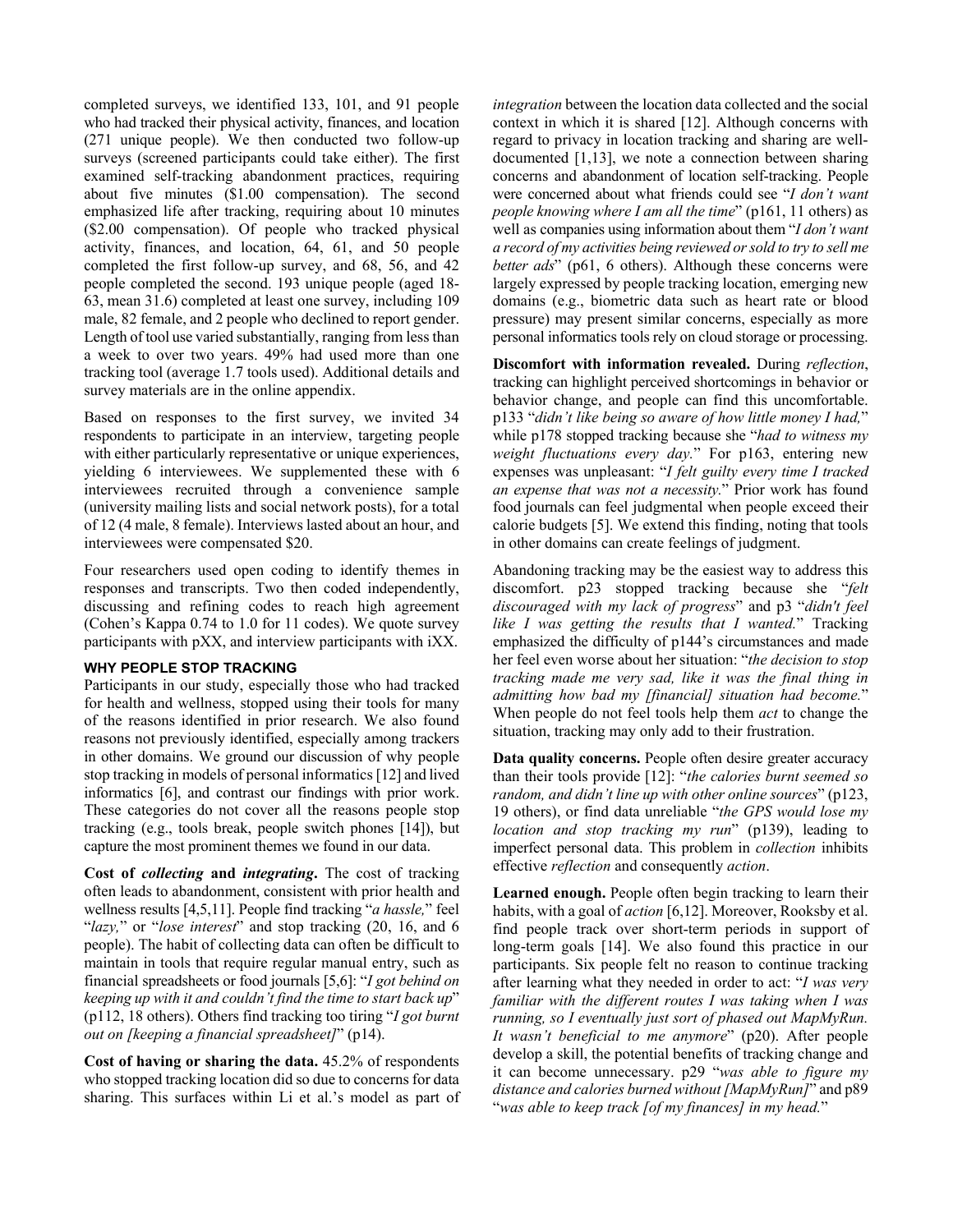People also track to develop and adhere to plans, such as exercise, weight loss, or budgets [6,8,9,10]. Although helpful in developing a plan, some people find that "*once I had that plan, the Fitbit was no longer necessary*" (p171, 5 others). p146 "*felt that I could take charge of keeping my own lifestyle*" and thought tracking was no longer required.

**Life circumstances change.** As noted in the lived informatics model, lives and routines may change, leading people to intentionally or unintentionally suspend tracking [6]. People regularly change their activities to ones their existing tracking tools do not support, such as p115 who "*gave up running and started to do other types of exercise.*" p127 "*moved to an area that did not have a good walking trail*" and "*had to switch to indoor activity and MapMyRun isn't great for that.*" Other life events may force people to give up the activity they tracked, such as for p17 "*I became pregnant and was not able to exercise anymore because my pregnancy was high risk,*" p181 "*I stopped riding my bike due to a serious injury,*" and 8 others. Other life events often take priority over keeping up with tracking, such as for p133, who used to track finances and then "*got divorced and had other things to focus on.*"

Some people described stopping tracking finances when they did not have any money to track. For i1, "*it came to a point where as soon as I had money it had to immediately go to pay for something that was needed, so there really wasn't anything to keep track of.*" These were often caused by unemployment "*I lost my job and my income dropped*" (p109, 5 others) or career changes "*I went to grad school and thus had no income*" (p82, 5 others). However, stopping tracking can also signal an improving financial situation, such as for p50 "*I was out of debt and making good money*" (2 others).

#### **LIFE AFTER TRACKING**

People had varied opinions and feelings about abandoning tracking. Table 1 shows the relationship between reasons for abandonment and perspectives on life after tracking reported by participants in our second survey. Percentages correspond to agreement between the two coders.

**No major effect.** Interest in tracking often faded without leaving a strong impression, especially for people who felt the cost of tracking was too high to continue. People described this perspective across all three of the tracking domains we surveyed. i7 used MapMyRun, but "*I didn't think about it until your survey, that actually was when I remembered, 'Yeah, I did do that.'*" Some people, such as p55 and 5 others, started to track out of curiosity but were not particularly invested in the activity: "*I felt indifferent about [tracking] because I wasn't that into trying to increase my physical activity.*" Like p55, most who started out of curiosity and later abandoned tracking then feel indifferent about their experience. p110 stopped tracking his location because he "*simply forgot to do so,*" and he had few thoughts about his tracking experiences: "*I don't feel bad. I don't feel much about it. It just kind of happened.*"

|                 |                                             |                                             | Reason for abandoning tracking                    |                          |                   |                               |
|-----------------|---------------------------------------------|---------------------------------------------|---------------------------------------------------|--------------------------|-------------------|-------------------------------|
|                 | and<br>integrating<br>collecting<br>Cost of | Cost of having<br>the<br>or sharing<br>data | information<br>Discomfort<br>revealed<br>with the | Data quality<br>concerns | Learned<br>enough | circumstances<br>change<br>٩i |
| Activity        | 45.6%                                       | 2.9%                                        | 5.9%                                              | 5.9%                     | 11.8%             | 13.2%                         |
| No effect       | 22.1%                                       | 1.5%                                        | 1.5%                                              | 2.9%                     | 4.4%              | 1.5%                          |
| Frustration     | 10.3%                                       | 0%                                          | 1.5%                                              | 1.5%                     | 0%                | 0%                            |
| Guilt           | 16.2%                                       | 0%                                          | 1.5%                                              | 1.5%                     | 1.5%              | 5.9%                          |
| Freedom         | 2.9%                                        | 0%                                          | 1.5%                                              | 0%                       | 0%                | 2.9%                          |
| Use skills      | 1.5%                                        | 0%                                          | 0%                                                | 1.5%                     | 8.8%              | 1.5%                          |
| Location        | 42.9%                                       |                                             |                                                   |                          |                   |                               |
|                 |                                             | 45.2%                                       | 0%                                                | 9.5%                     | 0%                | 2.4%                          |
| No effect       | 21.4%                                       | 7.1%                                        | 0%                                                | 4.8%                     | 0%                | 2.4%                          |
| Frustration     | 0%                                          | 0%                                          | 0%                                                | 0%                       | 0%                | 0%                            |
| Guilt           | 0%                                          | 0%                                          | 0%                                                | 0%                       | 0%                | 0%                            |
| Freedom         | 16.7%                                       | 33.3%                                       | 0%                                                | 4.8%                     | 0%                | 0%                            |
| Use skills      | 0%                                          | 0%                                          | 0%                                                | 0%                       | 0%                | 0%                            |
| <b>Finances</b> | 57.1%                                       | 1.8%                                        | 5.4%                                              | 0%                       | 14.3%             | 10.7%                         |
| No effect       | 25.0%                                       | 0%                                          | 0%                                                | 0%                       | 0%                | 3.6%                          |
| Frustration     | 5.4%                                        | 0%                                          | 0%                                                | 0%                       | 0%                | 1.8%                          |
| Guilt           | 8.9%                                        | 0%                                          | 1.8%                                              | 0%                       | 0%                | 5.4%                          |
| Freedom         | 17.9%                                       | 1.8%                                        | 3.6%                                              | 0%                       | 1.8%              | 3.6%                          |

**Table 1. Participant perspectives on life after tracking grouped by reason for abandonment. The first row shows the cumulative percentage of each reason for why people stop tracking.** 

**Frustration.** Tracking tools often do not match people's expectations [4]. After abandonment, some people remain frustrated with their lack of success tracking and attribute that frustration differently. Some felt frustrated with the cost of tracking [11], as witsh p57 who stopped using a Fitbit: "*I feel more frustrated than anything… I want to track my data. I just would rather it be effortless.*" Others felt frustrated that a situation outside their control prevented tracking: "*it was frustrating to know that I needed to make time to do the tracking, but the needs of my family outweighed my own personal goals*" (p23 and 4 others). As tool design evolves and lives change, people may decide to return. Similar to people interviewed by Lazar et al. [11], 16 people planned to return, including p19: "*I'm ok with my decision to stop, but I do think that I will probably do it again in the future*."

Frustration with the effectiveness of tracking was uncommon among financial and location trackers in our study. This may be because location trackers typically start tracking out of curiosity rather than a desire to change habits [6], while financial trackers often want a *financial touch* (e.g., awareness of current status) [10]. Because they did not initially anticipate action, they may be less frustrated by abandonment.

**Guilt.** Some people feel guilty for not making tracking a habit, though they found the cost of tracking too high to continue. This was also more common among people who started tracking with the intent of changing physical activity (16.2% of people who tracked activity) or financial habits (8.9% of people who tracked finances). i11 tried to use a spreadsheet to track her finances, stopped, and eventually "*started feeling guilty… I shouldn't have stopped finance tracking.*" She eventually tried to use Mint, but stopped again. She still feels guilty about stopping: "*I really should get back*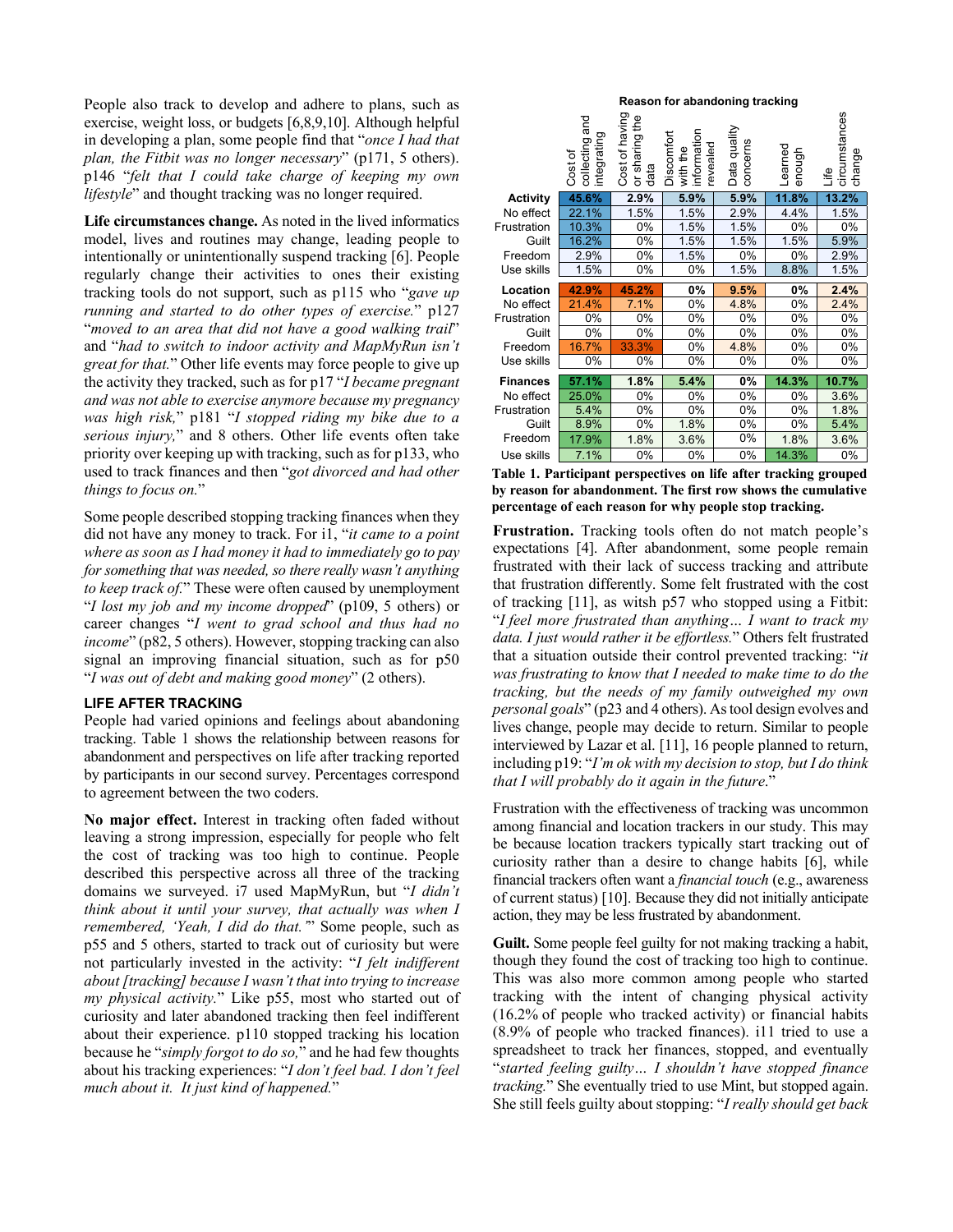#### *to using this or something similar again… I ought to be doing something like this. So yes, guilt.*"

People often blame themselves for not continuing to track, particularly in physical activity. p87 stated, "*I feel like I am wasting my potential by not keeping on top of tracking,*" while p116 felt "*regret because I could have seen my progress or lack thereof over time.*" p188 stopped tracking his activity because "*at the time I thought I could handle it on my own.*" He was sadly unsuccessful: "*I regret it deeply. My workouts have suffered if I do them and most weeks I do not.*" A few felt guilty for abandoning tracking after a change in life circumstances (5.9% and 5.4% of people no longer tracking physical activity or finances): p97 got sick, stopped tracking her activity, and now feels "*ashamed that I haven't restarted, because I was doing so well.*"

**Freedom.** Self-tracking can be time-consuming, difficult, and "*more of a hassle than a pleasure*" (p65). Some are glad to be done, even if they were not successful. For p52, financial tracking "*felt more and more cumbersome … it used up a fair bit of my time*." Ceasing tracking "*felt like a burden was lifted off of me. Although I wanted to continue tracking, I felt this was the right decision… I wanted some of my free time back.*" A few people who stopped after they learned enough felt free from needing to track. After i10 felt she understood her spending, she "*was able to quit.*" p163 avoided the guilt tracking caused and still successfully kept her budget: "*I feel that I am still able to stay within my budget while no longer feeling guilty for any of my purchases that are not necessities.*"

Location trackers most commonly felt free from tracking their data, particularly those who had concerns about having or sharing data (33.3% of people surveyed). p18 felt free from friends knowing, "*I feel like I can move around freely without everyone knowing my every move,*" while p25 appreciated freedom from businesses tracking him: "*I didn't like thinking that outside agencies could see my location tracking and it made me feel very exposed.*" p188 found tracking his location encouraged bad habits: "*I NEEDED to be the mayor of places that were important to me so I spent more time there than I needed to and spent more money… it had turned into a stress rather than something fun*." Abandoning freed him from the added stress of competition.

**Continued use of knowledge or skills.** Many people internalize habits developed when tracking and continue to apply their knowledge after abandonment. Financial trackers such as p45 and 11 others learned their spending habits and no longer needed to track: "*I knew that I could spend wisely… my finances are still good, and I haven't had any issues because I've stopped tracking.*" p135 stopped tracking her physical activity because she "*had a very good idea of the amount of steps I was taking without the app… I knew without the app if I was accomplishing my goal.*"

Tracking helps others make structural changes to their lives. p118 "*set a budget that I now carefully follow,*" and felt "*the*  *financial tracking software I used are like training wheels. I used the training wheels to develop balance. It was time for the training wheels to come off.*" p89 changed her habits and felt tracking was no longer important: "*I made changes to my spending and did not need to keep close tabs… I have kept up with my changes and am still doing well.*" p40 started tracking because he "*had a goal of being able to run a 5K without stopping.*" He "*felt tracking did its job*" and stopped, but is "*still running 5K's when I can.*"

People successfully use tracking to change habits, and some feel that continuing to track is unnecessary to sustain the change. 7.1% of respondents no longer tracking their finances reported using knowledge they gained from tracking, despite stopping tracking due to data collection barriers. This suggests *reflection* and *action* can occur long after people abandon data *collection*. Abandonment is thus not always indicative of failure nor the successful end of a process, but could rather be a sign of diminishing returns or a redefinition of goals.

#### **DISCUSSION AND CONCLUSION**

Self-tracking is not an effective or beneficial experience for everyone. Many recall their tracking experience with indifference, as just another piece of technology that did not fit in their lives. Others feel frustration that tracking did not support their goals and blame either themselves or the tools. Still others feel guilty for abandoning tracking and wish they had found the will or time to resume. Designers should explore how to appropriately facilitate reengagement and how designs can support a more successful experience in returning. i8 stopped using Mint five years ago, yet "*I still get emails from [Mint] that I ignore… I don't care about them.*" Perhaps tracking tools can promote programs tailored to resuming tracking (e.g., restarting physical activity), rather than nagging notifications pointing out a lack of tracking.

Models of personal informatics in everyday life further include the process of *deciding* to track and *selecting* a tool [6,12]. Our participants had all tried tracking, but we believe many people consider tracking and abandon the idea before ever starting. Future work should study why people abandon tracking before they start, which may inform better design for decisions about whether to track and which tool to use.

We contribute an understanding of life after tracking. Having tracked has no lasting effect for some people, while others continue to apply the lessons they learned about their habits or how to act. For others, tracking was a frustrating experience they wished fit better into their lives. Some felt guilty about stopping, while others felt free from the burdensome or invasive activity of tracking. We surface open opportunities to design for life after tracking, promoting happy abandonment, and designing tools to best support people who want to return to tracking.

## **ACKNOWLEDGMENTS**

We thank Laura Pina for feedback. This research was supported in part by the Intel Science and Technology Center for Pervasive Computing, Nokia Research, AHRQ award 1R21HS023654, and NSF awards OAI-1028195 and SCH-1344613.